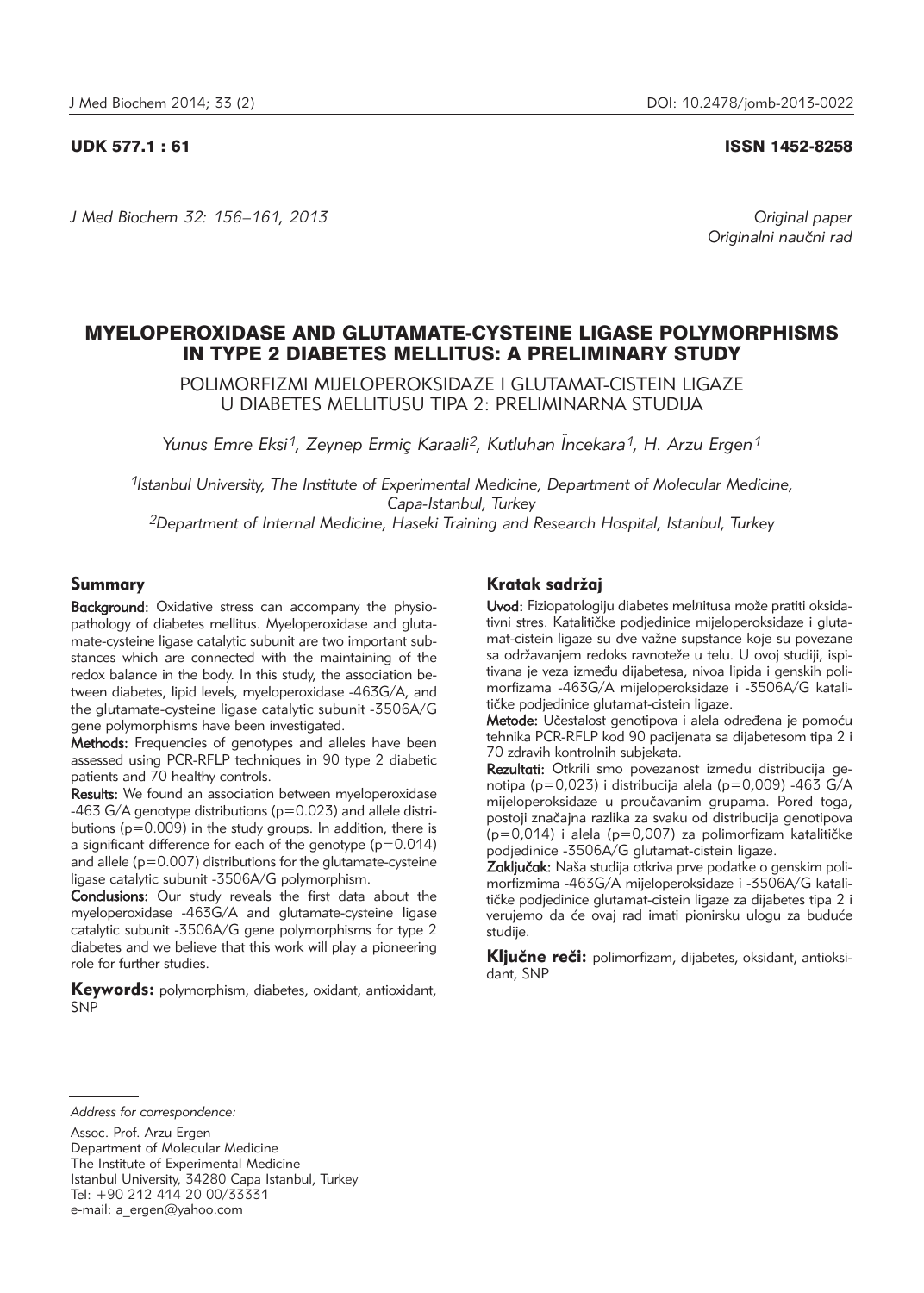### Introduction

Type 2 diabetes is characterized by insulin resistance, as well as by being a metabolic disease during which a loss of  $\beta$  cell function is seen. Oxidative stress is an important factor affecting the insulin resistance and the loss of  $\beta$  cell function. It is known that oxidative stress increases as a consequence of states like hyperglycemia and hyperlipidemia, which are observed frequently in diabetic conditions, and suppresses in sulin production and secretion (1). High levels of free radicals and insufficiency of antioxidant defense systems can cause damage in cellular organelles and enzymes by increasing the peroxidation and formation of insulin resistance (2, 3).

Myeloperoxidase (MPO) is a phase I enzyme in the metabolism and is also found in the lysozymes of polymorphonuclear leukocytes, which have microbicidal activity. A high quantity of ROS is secreted by myeloperoxidase during the microbicidal effect. Therefore, high myeloperoxidase activity can be a risk factor, as in many other diseases. There have been attempts to clarify whether the MPO enzyme has an effect on diabetes or not. The MPO enzyme causes an increase in the HOCI production, and the HOCI induces lipid peroxidation. As a result of high lipid peroxidation, foam cells are formed, and then atherogenic lesions occur. Considering hyperlipidemia is seen in diabetes, we can say that the MPO enzyme plays a role in diabetic complications. However, the studies conducted are inconsistent. While Wiersma et al. (4) found that the MPO level is meaningfully high, other studies did not find significant results (5, 6). Myeloperoxidase is a product of a single 11 kb gene consisting of 11 introns and 12 exons (7). It is localized on chromosome 17 q12-24 (8–10). MPO -463 G/A polymorphism, which is localized in the promoter region of the myeloperoxidase gene, plays a role in regulating myeloperoxidase activity. While the G allele provides high myeloperoxidase activity, the mutant A allele causes loss of activity (11).

There are a lot of mechanisms that increase oxidative stress and antioxidant defense mechanisms against this stress in the body. One of the most important among these mechanisms is glutathione synthesis. Glutathione is an antioxidant mechanism occurring in almost every mammalian cell. Glutathione (GSH) is present in every mammalian cell and has many functions, such as maintaining reduction of proteins' sulfhydryl groups and protecting against oxidizing agents and electrophilic xenobiotics (12). A decrease in the glutathione levels in cells causes oxidative damage (13). Glutamate-cysteine ligase (GCL) functions as the main enzyme at the beginning of glutathione synthesis (14, 15). GCL catalytic subunit (GCLC) is also a limiting step. It has been detected that the amount of GSH is parallel with the expression of the GCLC gene, of which the expression regulated at the transcriptional level comes first (16–18). On the other hand, effects of the -3506A/G ve -129C/T polymorphisms which occur independently at the promoter region of the GCLC gene have been investigated in myocardial infarction (MI) and it has been observed that -129C/T polymorphism is increased in individuals who have MI with respect to those who do not (19, 20). Thus, GCLC is an essential enzyme for the glutathione mechanism, and further comprehensive studies are needed in order to understand the effects of alterations in this gene. In a diabetes study, researchers suggested that GCLC promoter polymorphisms may influence GAD65Ab levels and may influence the age at which type 1 diabetes is diagnosed (21).

According to these findings, our aim was to investigate the relation of lipid levels and distributions of MPO and GCLC gene polymorphisms in type 2 diabetes patients, who have undergone a limited number of studies.

### Materials and Methods

#### *Patient selection*

Two study groups have been selected for this investigation. The first group includes 90 patients, 25–85 years of age (60 female and 30 male) who have been diagnosed with type 2 diabetes at the Haseki Training and Research Hospital, Department of Internal Medicine. The second group includes 70 randomly selected healthy people, 28–75 years of age (54 female and 16 male) who do not have any first-degree relatives with diabetes.

This study was approved by the Ethical Committee of Istanbul University, The Istanbul Faculty of Medicine.

### *Biochemical parameters*

After overnight fasting, blood samples from the participants were drawn in plain tubes and in tubes with EDTA. The samples were centrifuged for 10 min at 1,500  $\times$  g at room temperature, followed by the removal of plasma. Serum concentrations of triacylglycerol, total cholesterol, LDL-cholesterol and HDLcholesterol were determined with an autoanalyzer.

DNA was extracted from the leukocyte pellets by sodium dodecyl sulphate lysis, ammonium acetate extraction and ethanol precipitation (22).

### *Determination of MPO -463 G/A polymorphism*

The polymorphic site at position -463 of the MPO gene was amplified by the use of forward primer (5'-CGG TAT AGG CAC ACA ATG GTG AG-3') and reverse primer (5'-GCA ATG GTT CAA GCG ATT CTT C-3') as described in the literature. Polymerase chain reaction (PCR) was performed with Taq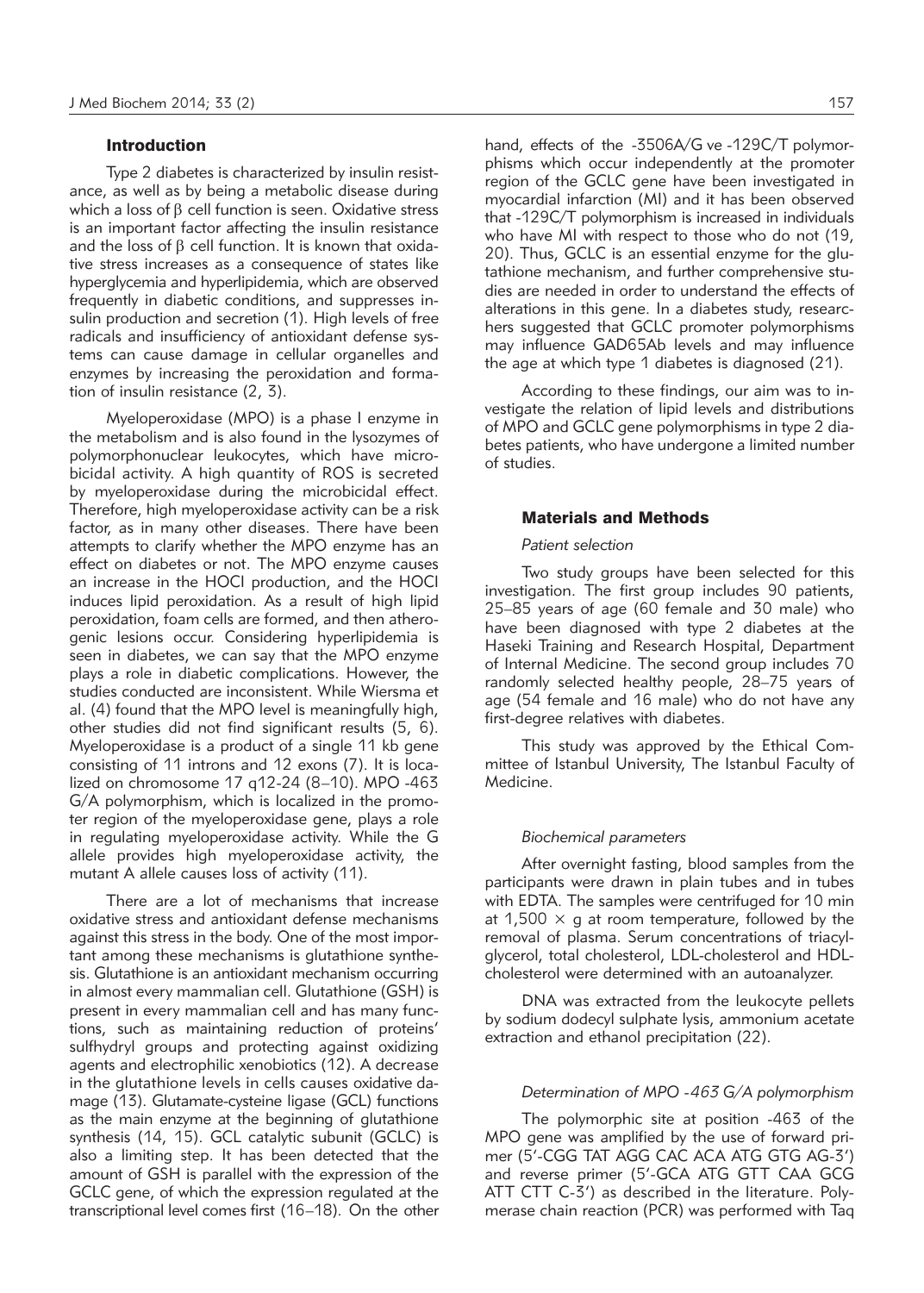polymerase; the cycling condition was 95 °C for 2 minutes followed by 35 cycles of 94 °C for 30 seconds, 62 °C for 30 seconds, and 72 °C for 30 seconds. PCR product was 350 bp. Forty µL of PCR products were digested with Aci I restriction enzyme at 37 °C overnight. Fragments were separated using 2% agarose gel. Three possible genotypes were defined by 3 distinct banding patterns: A/A 289 and 61 bp fragments; A/G 289, 169, 120 and 61 bp fragments; and G/G 169, 120 and 61 bp fragments (23).

### *Determination of GCLC -3506 A/G polymorphism*

The promoter site at position -3506 of the GCLC gene was amplified using forward primer (5'- AAGTCCCAGGAAGAATCACA -3'), and the primer was reversed (5'- CGCTCTCCAGGAACCCATCT -3') as described in the literature. The polymerase chain reaction (PCR) was performed with Taq polymerase; the cycling condition was 94 °C for 5 minutes followed by 35 cycles of 94 °C for 45 seconds, 55 °C for 45 seconds, and 72 °C for 5 minutes. PCR product was 874 bp. 10 uL of PCR products was digested with NlaIII restriction enzyme at 37 °C for 2 hours. Fragments were separated via use of 2% agarose gel. Three possible genotypes were defined by 3 distinct banding patterns: A/A 722, 104 and 48 bp fragments; A/G 722, 513, 209, 104 and 48 bp fragments; and G/G 513, 209, 104 and 48 bp fragments (13).

### *Statistical analysis*

The statistical analyses were performed using SPSS 16.0 (Chicago, IL, USA) and PLINK v1.07 statistical software (24). P-values less than 0.05 were assumed to be statistically significant. We checked biochemical data for normality using Kolmogorov-Smirnov and Shapiro-Wilk tests and compared cases and controls for these parameters using the Student's t-test and Mann-Whitney U test. We used the Chisquare and Fisher's exact tests to evaluate the difference in the occurrence of the MPO and GCLC alleles in the case and control groups. In order to determine the relative risks, odds ratios and 95% confidence intervals were used.

### **Results**

Demographical and biochemical information of the study group is given in *Table I.* According to our statistical analysis, there is no significant difference between case and control groups regarding sex and smoking (p>0.05), unlike regarding age (U=589, p<0.05). Cholesterol (p<0.001, 95% CI: 0.45–1.10), LDL-cholesterol (p<0.001, 95% CI: 0.30–0.91), VLDL-cholesterol levels (p<0.05, 95% CI: 0.03–0.24) and body-mass index values (p<0.05, 95% CI: 0.56–

|               |  | Table I Biochemical and demographical parameters of the |  |  |
|---------------|--|---------------------------------------------------------|--|--|
| study groups. |  |                                                         |  |  |

| Groups                                   | <b>Diabetes</b><br>$(N=90)$ | Control<br>$(N=70)$ |  |
|------------------------------------------|-----------------------------|---------------------|--|
| Sex (M/F)                                | 60/30                       | 54/16               |  |
| Age (years)                              | $48.8 \pm 9.59$             | $43.97 \pm 13.67$   |  |
| Body Mass Index<br>(kg/m <sup>2</sup> )  | $26.94 \pm 4.23$            | $25.15 \pm 3.88$    |  |
| <b>Fasting Blood Glucose</b><br>(mmol/L) | $9.78 \pm 3.77$             | $4.53 \pm 0.67$     |  |
| Triglyceride (mmol/L)                    | $2.00 \pm 1.12$             | $1.69 \pm 0.38$     |  |
| Total cholesterol<br>(mmol/L)            | $5.49 \pm 1.41$             | $4.72 \pm 0.59$     |  |
| HDL-cholesterol<br>(mmol/L)              | $1.01 \pm 0.29$             | $1.00 \pm 0.26$     |  |
| LDL-cholesterol<br>(mmol/L)              | $3.55 \pm 1.31$             | $2.94 \pm 0.60$     |  |
| <b>VLDL-cholesterol</b><br>(mmol/L)      | $0.91 \pm 0.47$             | $0.77 \pm 0.17$     |  |
| Total cholesterol /<br>HDL-cholesterol   | $5.88 \pm 2.33$             | $5.06 \pm 1.55$     |  |
| Smokers (%)                              | 14.9                        | 14.3                |  |
| SBP (mmHg)                               | $134.73 \pm 19.31$          |                     |  |
| DBP (mmHg)                               | $84.13 \pm 12.52$           |                     |  |
| Diabetes duration                        | $11.37 \pm 8.76$            |                     |  |

n: number of individuals, SBP: systolic blood pressure, DBP: diastolic blood pressure. Differences between groups are evaluated with chi-square and Student-t tests.

| <b>Table II</b> Distributions of MPO -463 G/A and GCLC -3506 |  |  |  |
|--------------------------------------------------------------|--|--|--|
| $A/G$ genotypes and alleles.                                 |  |  |  |

| <b>MPO</b><br>$-463$ G/A | Control<br>$(n=70)$ | Diabetes<br>$(n=90)$        | Total<br>$(n=160)$ |
|--------------------------|---------------------|-----------------------------|--------------------|
| Genotypes                | $n/\%$              | n/%                         | $n/\%$             |
| AA                       | 8 (11.4)            | 5(5.6)                      | 13(8.1)            |
| GG                       | 24 (34.3)           | 50 (55.6)                   | 74 (46.2)          |
| AG                       | 38 (54.3)           | 35 (38.9)                   | 73 (45.6)          |
| Alleles                  | $n\frac{9}{6}$      | $n/\%$                      | $n\frac{9}{6}$     |
| A                        | 54 (38.57)*         | 45 (25)                     | 99 (30.93)         |
| G                        | 86 (61.43)          | 135 (75)                    | 221 (69.07)        |
| <b>GCLC</b><br>-3506 A/G | Control<br>$(n=70)$ | <b>Diabetes</b><br>$(n=90)$ | Total<br>$(n=160)$ |
| Genotypes                | $n\frac{9}{6}$      | $n\frac{9}{6}$              | $n\frac{9}{6}$     |
| AA                       | 52 (74.3)           | 50 (55.6)                   | 102 (63.8)         |
| GG                       | 0(0)                | 5(5.6)                      | 5(3.1)             |
| AG                       | 18 (25.7)           | 35 (38.9)                   | 53 (33.1)          |
| Alleles                  | $n\frac{9}{6}$      | $n/\%$                      | $n/\%$             |
| A                        | 122 (87.14)         | 135 (75)                    | 257 (80.31)        |
| G                        | 18 (12.86)          | 45 (25)**                   | 63 (19.69)         |

n: number of individuals. Chi-square and Fisher's Exact tests are used for in-group comparisons.

 $*(\chi^2: 6.789, p=0.009, OR: 0.53, 95\% CI: 0.33-0.86)$  $*$ <sup>\*</sup>(χ<sup>2</sup>: 7.344, p=0.007, OR: 2.26, 95% CI: 1.24–4.11)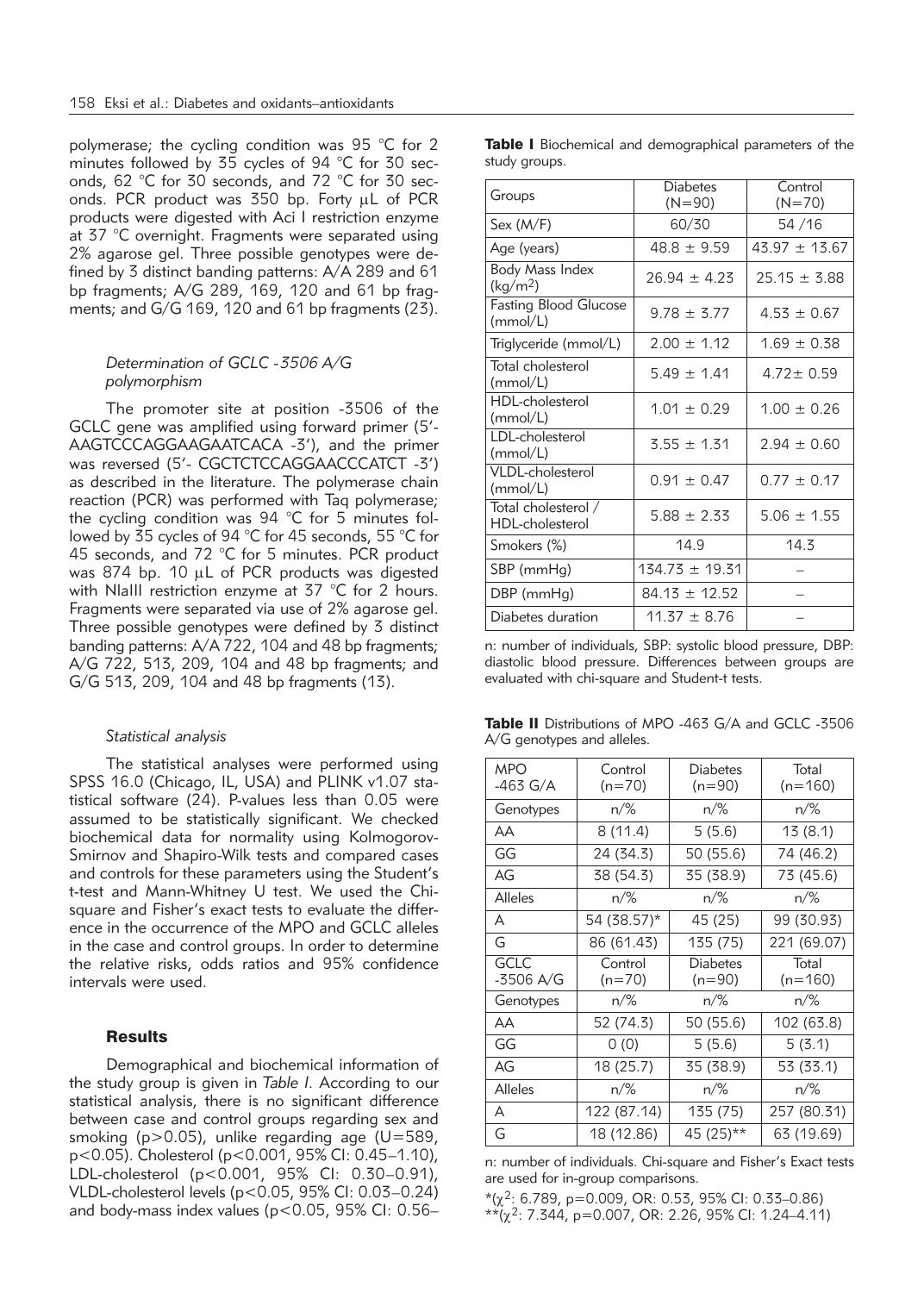2.93) are higher in the patient group in relation to the control group. In addition, free blood glucose levels  $(U=13.5, p<0.001)$  and cholesterol/HDL proportions ( $U=2420$ ,  $p<0.05$ ) are elevated in the patients compared to controls.

Genotypes and alleles of MPO -463 G/A and GCLC -3506 A/G polymorphisms are shown in *Table II*. Each of the case and control groups were checked for all polymorphisms for the Hardy-Weinberg equilibrium and whether they were in the equilibrium was confirmed by PLINK software using exact test (p>0.05). While comparing the patient and control groups for the MPO -463 G/A polymorphism, we found a significant difference between genotype distributions ( $\chi^2$ =7.569, p=0.023) and allele distributions  $(\chi^2: 6.789, p=0.009, OR: 0.53, 95\% CI:$ 0.33–0.86) of the groups. Thus, a protective effect of the A allele was observed. Also, while searching for the GCLC -3506 A/G polymorphism, we obtained me aningful results for genotypic ( $\chi^2$ =7.904, p=0.014) and allelic ( $\chi^2$ : 7.344, p=0.007, OR: 2.26, 95% CI: 1.24–4.11) distributions. The G allele is involved in the increased risk for the disease.

### **Discussion**

Free radicals and ROS have been shown to play an important part in the mammalian glucoregulatory system. Previous studies showed us that hydrogen peroxide production can regulate glucose-stimulated insulin release from  $\beta$ -cells and modulate proximal and distal insulin signaling (25, 26). Also, increased oxidative stress seems to be an important alteration, triggering several complications such as kidney disease, coronary artery disease, etc (27).

The enzyme myeloperoxidase is one of the sources of reactive oxygen species. MPO -463 G/A polymorphism, which is located on the promoter region of the myeloperoxidase gene, has a role in the regulation of myeloperoxidase activity. G allele provides high myeloperoxidase activity, but the mutant A allele causes its loss. There are some studies about the relationship between MPO polymorphisms and diseases. Rudolph et al. (28) studied the effect of MPO -463 G/A polymorphism on left ventricle disorder in 116 patients. Patients were observed during 1050 days, and their MPO plasma levels were recorded. At the end of this period, no meaningful result was found between MPO -463 G/A polymorphism and plasma MPO levels and activity. However, a negative effect of the GG genotype on the left ventricle was identified (hazard ratio 3.16 (95% CI 1.17–8.53, p=0.024)). Katakami et al. (5) reported that MPO -463 G/A, manganese superoxide dismutase (SOD2) Val16Ala, GCLM -588 C/T, endothelial nitric oxide synthase (NOS3)894 G/T and NAD(P)H oxidase p22pkox (CYBA) 242 C/T polymorphisms are not significant individually, but they increase myocardial infarction risk in type 2 diabetes patients when they are evaluated together (OR: 1.16, 95% CI 1.01–1.34, p=0.034). Nomiyama et al. (29) suggested that the val(16)ala polymorphism of Mn-SOD may be unrelated to the etiology of type 2 diabetes, but it seems to be associated with diabetic nephropathy in Japanese type 2 diabetic patients.

In another study, Lee et al. (30) showed that V16A polymorphism of the Mn-SOD gene is not related to the development of diabetes and progression of diabetic retinopathy, but is associated with diabetic macular edema in Korean type 2 diabetic patients.

In our study, we used 90 type 2 diabetes patients and 70 healthy individuals who do not have any first-degree relatives with type 2 diabetes. As a result, we observed that the genotype distributions of MPO -463 G/A polymorphism in patient and control groups are significantly different from each other  $(\chi^2$  = 7.569, p=0.023). Also, we found an allelic association and a protective effect of mutant A allele for the MPO -463 G/A polymorphism ( $\chi^2$ : 6.789, p= 0.009, OR: 0.53, 95% CI: 0.33–0.86). Increased G allele in the patient group indicates increased oxidative activity in patients, as expected.

Glutathione is an antioxidant which is found in almost every mammalian cell and functions as a main enzyme at the beginning of GCL glutathione synthesis (14, 15). GCL has two subunits, a catalytic subunit and a regulator subunit. The catalytic subunit is directly related to glutathione synthesis. It has been determined that the amount of glutathione is parallel with the expression of GCLC gene whose expression is regulated at the transcription level firstly (12, 15). Hence, alterations in the GCLC gene are investigated for many other diseases.

Molecular studies on GCLC -129 C/T polymorphism show that the T allele has lower promoter activity, and thus can cause a decrease in GCLC expression (13). Campolo et al. (31) investigated the association between the GCLC -129 C/T polymorphism and cardiovascular diseases (myocardial infarction, stroke, etc.) and observed that reduced plasma GSH levels are higher with the CT genotype than with the CC genotype. In addition, they found via logistic regression analysis that being male  $(p=0.027)$ , hypertension (p=0.001) and GCLC CT genotype (p=0.009) factors reveal increased myocardial infarction risk when they are all evaluated together. Another study on a Japanese population obtained similar results and reported that the T allele increases the myocardial infarction risk (24).

We could not find a study which investigated the association between the GCLC gene and type 2 diabetes. However, there are a few studies about the -3506 A/G polymorphism. Koide et al. (13) reported that -129 C/T polymorphism is a risk factor for myocardial infarction, although the -3506 A/G polymorphism is not associated with the disease.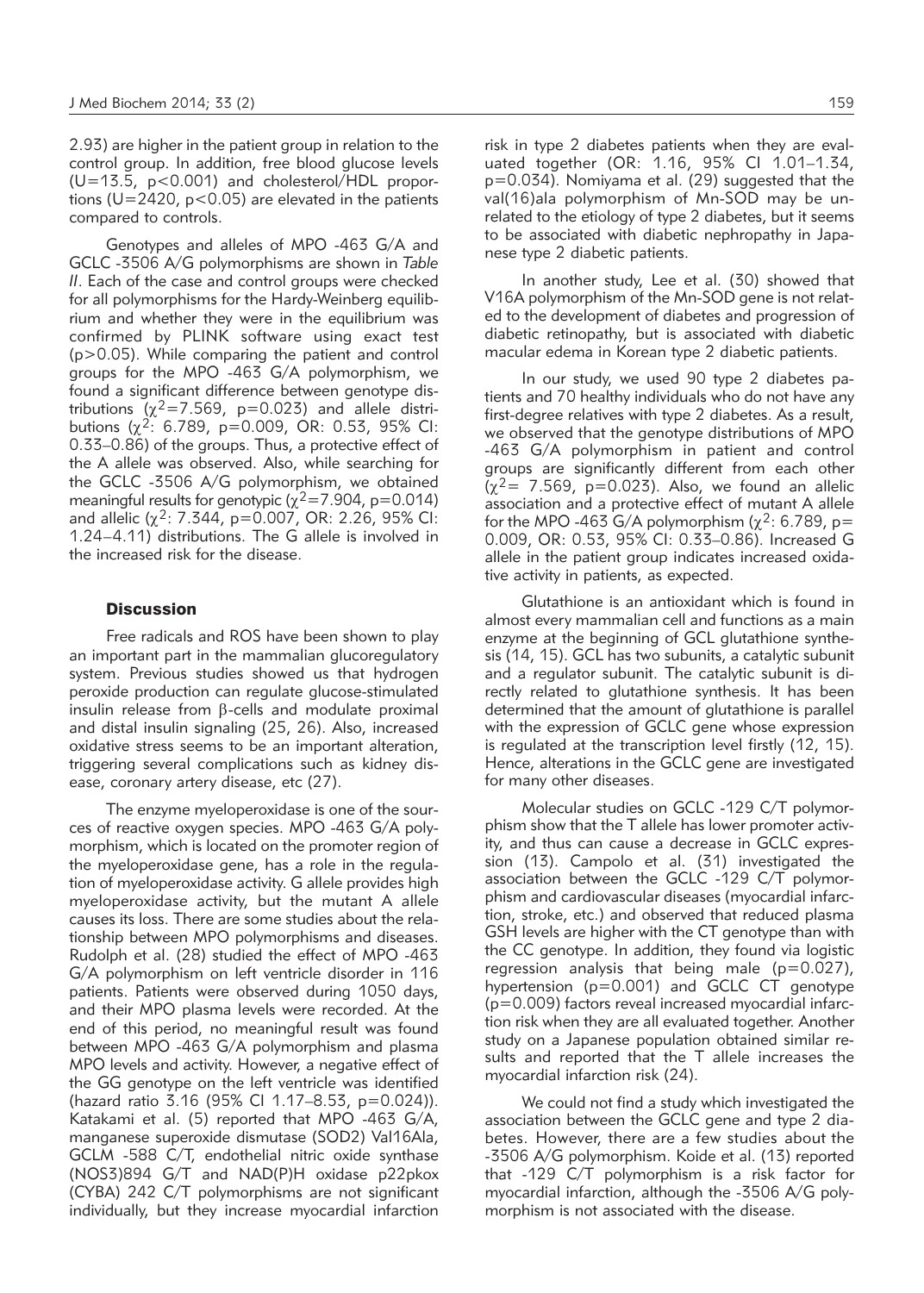On the contrary, we have found that there is an association between GCLC -3506 A/G polymorphism and type 2 diabetes. There is a significant difference for each of the genotypic ( $\chi^2$ =7.904, p=0.014) and allelic ( $\chi^2$ : 7.344, p=0.007, OR: 2.26, 95% CI: 1.24 – 4.11) distributions among the case and control groups for type 2 diabetes. The G allele can be a risk factor for the disease. In addition, as this was a primary study in a Turkish population on the GCLC -3506 A/G polymorphism, we determined the allele frequencies as A: 0.803 and G: 0.197 for our population.

In conclusion, MPO -463G/A and GCLC 3506A/G polymorphisms are suggested as a risk factor for type

#### **References**

- 1. Kaneto H, Katakami N, Matsuhisa M, Matsuoka TA. Role of reactive oxygen species in the progression of type 2 diabetes and atherosclerosis. Mediators Inflamm 2010; 2010: 453892.
- 2. Maritim AC, Sanders RA, Watkins JB. Diabetes, Oxidative Stress, and Antioxidants. A Review. J Biochem Mol Toxicol 2003; 17(1): 24–38.
- 3. Baynes JW. Role of oxidative stress in development of complications in diabetes. Diabetes 1991; 40: 405–12.
- 4. Wiersma JJ, Meuwese MC, van Miert JN, Kastelein A, Tijssen JG, Piek JJ, et al. Diabetes mellitus type 2 is associated with higher levels of myeloperoxidase. Medical Science Monitor 2008; 14(8): 406–10.
- 5. Katakami N, Kaneto H, Matsuoka TA, Takahara M, Imamura K, Ishibashi F, et al. Accumulation of gene polymorphisms related to oxidative stress is associated with myocardial infarction in Japanese type 2 diabetic patients. Atherosclerosis 2010; 212: 534–8.
- 6. Vita JA, Brennan ML, Gokce N. Serum myeloperoxidase levels independently predict endothelial dysfunction in humans. Circulation 2004; 110(9): 1134–9.
- 7. Johnson KR, Nauseef WM. Molecular biology of MPO. In: Peroxidases in Chemistry and Biology 1991; 1: 63–81.
- 8. Weil SC, Rosner GL, Reid MS, Chisholm RL, Farber NM, Spitznagel JK, et al. cDNA cloning of human myeloperoxidase: decrease in myeloperoxidase mRNA upon induction of HL-60 cells. Proc Natl Acad Sci USA 1987; 84(7): 2057–61.
- 9. Chang KS, Schroeder W, Siciliano MJ, Thompson LH, McCredie K, Beran M, et al. The localization of the human myeloperoxidase gene is in close proximity to the translocation breakpoint in acute promyelocyticleukemia. Leukemia 1987; 1: 458–62.
- 10. Zaki SR, Austin GE, Chan WC, Conaty AL, Trusler S, Trappier S, et al. Chromosomal localization of the human myeloperoxidase gene by in situ hybridization using oligonucleotide probes. Genes Chromosomes Cancer 1990; 2: 266–70.
- 11. Kantarcı OH, Lesnick TG, Yang P, Meyer RL, Hebrink DD, Mcmurray CT. Myeloperoxidase -463 (G→A) Poly-

2 diabetes patients, according to our results. Furthermore, additional studies are needed to understand how the GCLC -3506A/G polymorphism modifies the gene activity.

*Acknowledgements.* The present work was supported by the Research Fund of Istanbul University. Project No: 14788.

### Conflict of interest statement

The authors stated that there are no conflicts of interest regarding the publication of this article.

morphism Associated With Lower Risk of Lung Cancer. Mayo Clin Proc 2002; 77: 17–22.

- 12. Dickinson DA, Levonen AL, Moellering DR, Arnold EK, Zhang H, Darley-Usmar VM, et al. Human glutamate cysteine ligase gene regulation through the electrophile response element. Free Radical Biology & Medicine 2004; 37(8): 1152–9.
- 13. Koide S, Kugiyama K, Sugiyama S, Nakamura S, Fukushima H, Honda O, et al. Association of polymorphism in glutamate-cysteine ligase catalytic subunit gene with coronary vasomotor dysfunction and myocardial infarction. J Am Coll Cardiol 2003; 41(4): 539–45.
- 14. Galloway DC, Blake DG, Shepherd AG, McLellan LI. Regulation of human gamma-glutamylcysteine synthetase: coordinate induction of the catalytic and regulatory subunits in HepG2 cells. Biochem J 1997; 328: 99–104.
- 15. Hamilton D, Wu JH, Alaoui-Jamali M, Batist G. A novel missense mutation in the {gamma}-glutamylcysteine synthetase catalytic subunit gene causes both decreased enzymatic activity and glutathione production. Blood 2003; 102(2): 725–30.
- 16. Meister A, Anderson ME. Glutathione. Annu Rev Biochem 1983; 52: 711–60.
- 17. Rahman I, MacNee W. Lung: glutathione and oxidative stress: implications in cigarette smoke-induced airway disease. Am J Physiol 1999; 277.
- 18. Cho S, Hazama M, Urata Y, Goto S, Horiuchi S, Sumikawa K, et al. Protective role of glutathione synthesis in response to oxidized low-density lipoprotein in human vascular endothelial cells. Biol Med 1999; 26: 589–602.
- 19. Krzywanski DM, Dickinson DA, Iles KE, Wigley AF, Franklin CC, Liu RM, et al. Variable regulation of glutamate cysteine ligase subunit proteins affects glutathione biosynthesis in response to oxidative stress. Arch Biochem Biophys 2004; 423(1): 116–25.
- 20. Stanković S, Majkić-Singh N. Myeloperoxidase: New roles for an old molecule. Journal of Medical Biochemistry 2011; 30: 230–6.
- 21. Bekris L, Shephard C, Janer M, Graham J, McNeney B, Shin J. Glutamate cysteine ligase catalytic subunit pro-